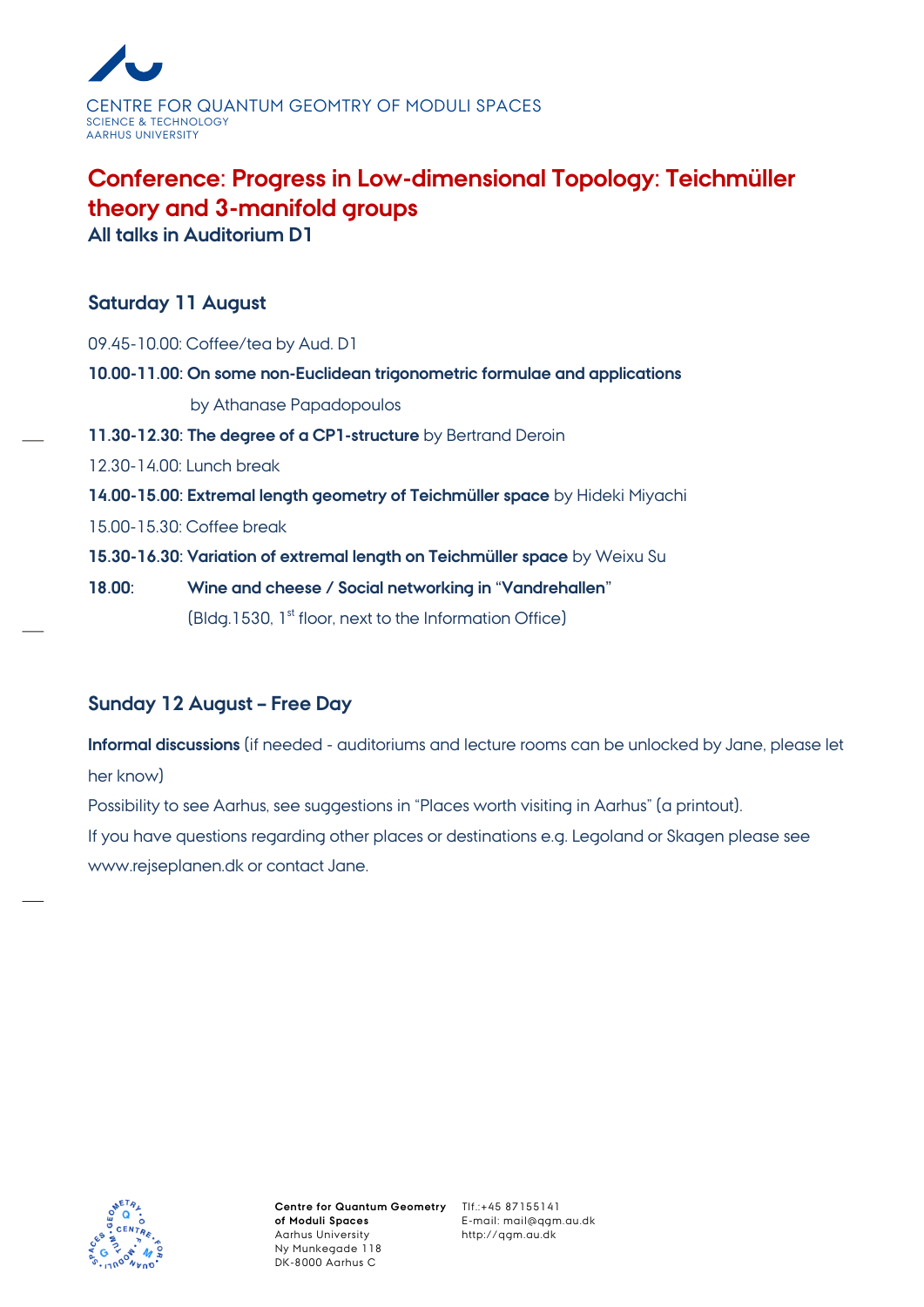

# **Conference: [Progress in Low-dimensional Topology: Teichmüller](http://qgm.au.dk/cal/special/2012/progress/)  [theory and 3-manifold groups](http://qgm.au.dk/cal/special/2012/progress/)**

**All talks in Auditorium D1**

#### **Monday 13 August**

09.45-10.00: Coffee/tea by Aud. D1

- **10.00-11.00: An effective proof of the generalized Waldhausen conjecture** by David Gabai
- **11.30-12.30: An extension of the Weil-Petersson metric to the Hitchin Component**

by Martin Bridgeman

#### 12.30-14.00: Lunch break

#### **14.00-15.00: Earthquakes in the length spectrum Teichmuller spaces of infinite genus surfaces** by

Dragomir Saric

15.00-15.30: Coffee break

**15.30-16.30: Thurston's gluing equations for PGL(n,C)** by Christian Zickert

**18.00: Special dinner at restaurant in town (you must be signed up for this) Café Hack** (number 17 on the map) Teatergade 1; 8000 Aarhus C Phone number: +45 8612 4464

### **Tuesday 14 August**

09.45-10.00: Coffee/tea by Aud. D1 **10.00-11.00: The virtual Haken conjecture I** by Ian Agol **11.30-12.30: The virtual Haken conjecture II** by Ian Agol 12.30-14.00: Lunch break **14.00-15.00: Linear slices of the quasifuchsian space of punctured tori** by Yohei Komori 15.00-15.30: Coffee break **15.30-16.30: Products of twists, geodesic-lengths and Thurston shears** by Scott Wolpert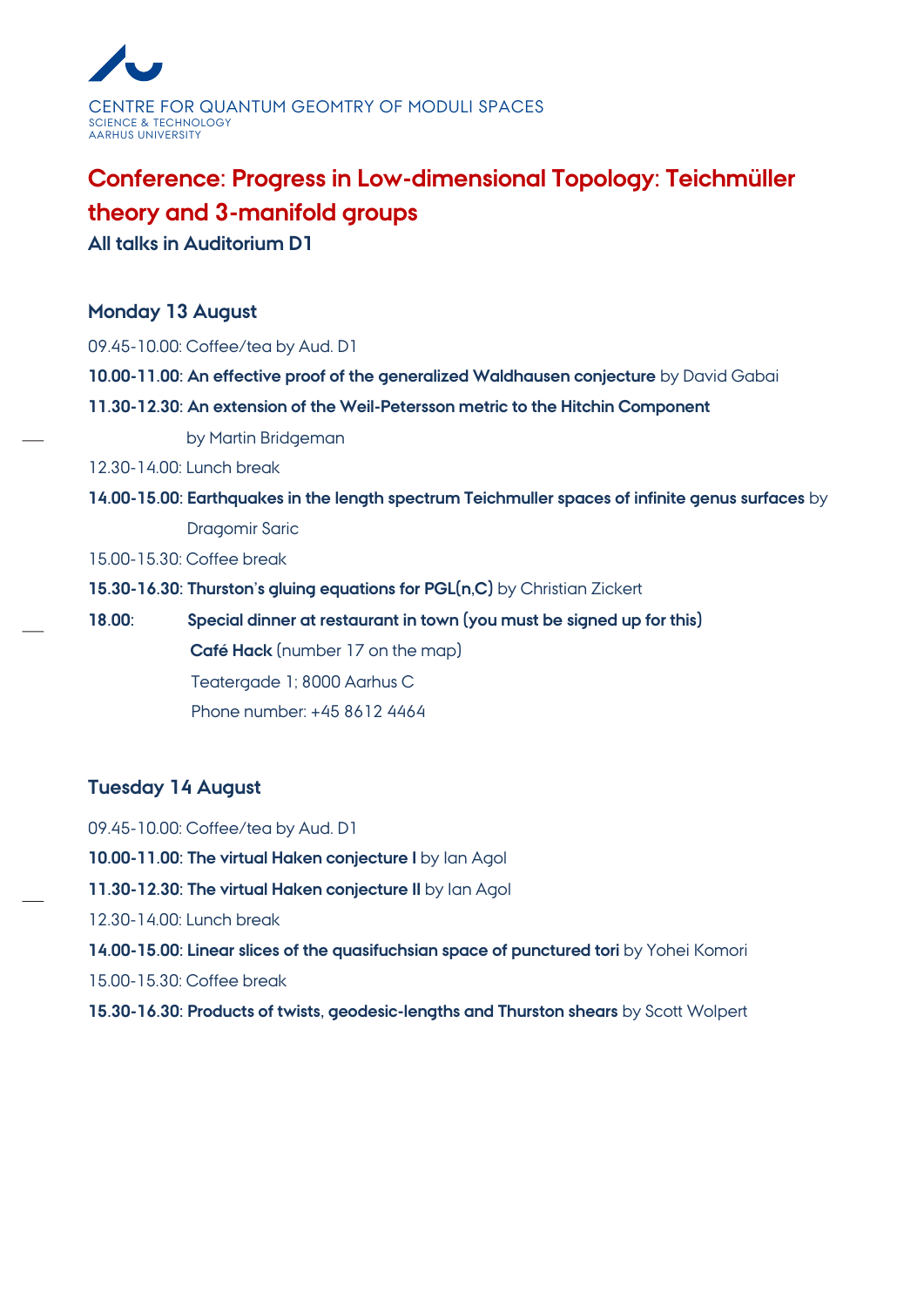

# **Conference: [Progress in Low-dimensional Topology: Teichmüller](http://qgm.au.dk/cal/special/2012/progress/)  [theory and 3-manifold groups](http://qgm.au.dk/cal/special/2012/progress/)**

**All talks in Auditorium D1**

### **On some non-Euclidean trigonometric formulae and applications**

by Athanase Papadopoulos**.** Saturday 11 August, 10.00-11.00.

None

## **The degree of a CP1-structure**

#### by Bertrand Deroin. Saturday 11 August, 11.30-12.30.

We will introduce the degree of a CP1 structure on a closed surface of genus g≥2, that counts the average degree of a developing map in restriction to a large ball (in the hyperbolic metric given by uniformization). We will give a formula relating the degree to the Lyapunov exponent of the holonomy representation associated to the Brownian motion on the surface. Several consequences of this formula will be discussed: construction of harmonic measures associated to CP1 structure and estimates of their dimension (generalizing Makarov and Przytycki-Urbanski-Zdunik estimates for limit sets of Kleinian groups), polynomial convexity of Teichmüller spaces (an alternative proof of a theorem of Shiga), and equidistribution of parabolic subvarieties in Bers slices associated to closed geodesics. This is a joint work with Romain Dujardin.

# **Extremal length geometry of Teichmüller space**

by Hideki Miyachi. Saturday 11 August,14.00-15.00. None

# **Variation of extremal length on Teichmüller space**

by Weixu Su. Saturday 11 August, 15.30-16.30. In this talk, we will discuss the variation of extremal length.

# **An effective proof of the generalized Waldhausen conjecture**

#### by David Gabai. Monday 13 August, 10.00-11.00.

Tao Li proved that a closed non Haken 3-manifold M has only finitely many irreducible Heegaard splittings. We will describe an algorithm to compute this upper bound when M is hyperbolic. Joint work with Toby Colding.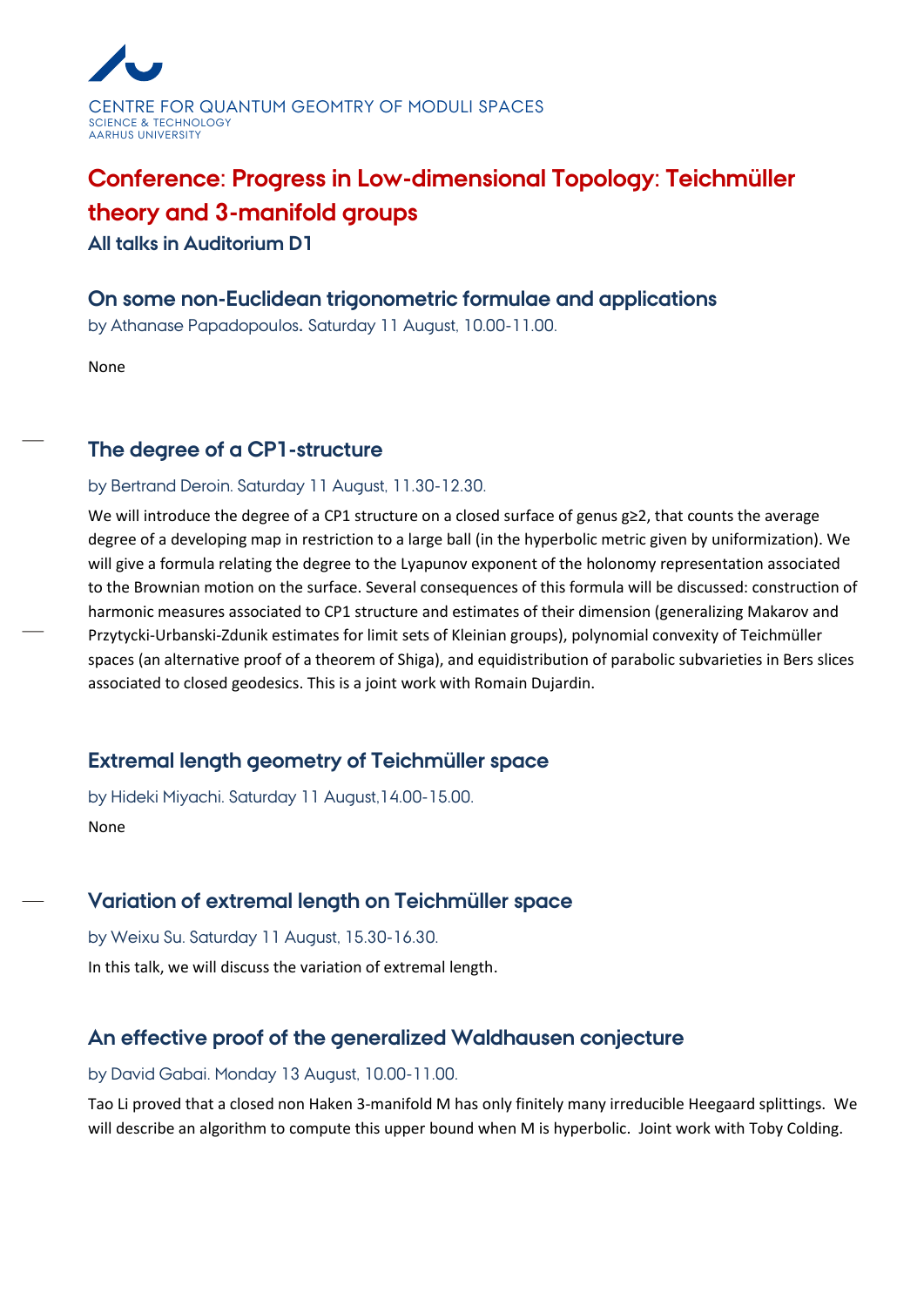

## **An extension of the Weil-Petersson metric to the Hitchin Component**

by Martin Bridgeman. Monday 13 August, 11.30-12.30. None

## **Earthquakes in the length spectrum Teichmuller spaces of infinite genus**

**surfaces** by Dragomir Saric. Monday 13 August, 14.00-15.00.

None

# **Thurston's gluing equations for PGL(n,C)**

#### by Christian Zickert. Monday 13 August, 15.30-16.30.

Thurston's gluing equations are polynomial equations invented by Thurston to explicitly compute hyperbolic structures or, more generally, representations in PGL(2,C). This is done via so called shape coordinates. We generalize the shape coordinates to obtain a parametrization of representations in PGL(n,C). We give applications to quantum topology, and discuss an intriguing duality between the shape coordinates and the Ptolemy coordinates of Garoufalidis-Thurston-Zickert. The shape coordinates and Ptolemy coordinates can be viewed as 3-dimensional analogs of the X and A coordinates on higher Teichmuller spaces due to Fock and Goncharov.

# **The virtual Haken conjecture I & II**

by Ian Agol**.** Tuesday 14 August, 10.00-11.00 & 11.30-12.30.

We prove that cubulated hyperbolic groups are virtually special.

# **Linear slices of the quasifuchsian space of punctured tori**

#### by Yohei Komori. Tuesday 14 August, 14.00-15.00.

The complex length \$\lambda\_V\$ and the complex twist \$\tau\_{V,W}\$ of a marked quasifuchsian punctured torus group \$G=(V, W)\$ give holomorphic coordinates of the quasifuchsian space \$\mathcal{QF}\$ of punctured tori, named the complex Fenchel-Nielsen coordinates. In the first half of my talk, the geometry of linear slices of \$\mathcal{QF}\$ defined by the linear equation \$\lambda=c\$ will be surveyed. In the second half of my talk, new slices of \$\mathcal{QF}\$ defined by the equation \$\tau=c\$ will be concerned, which is an ongoing research project with Yasushi Yamashita.

# **Products of twists, geodesic-lengths and Thurston shears**

by Scott Wolpert. Tuesday 14 August, 15.30-16.30.